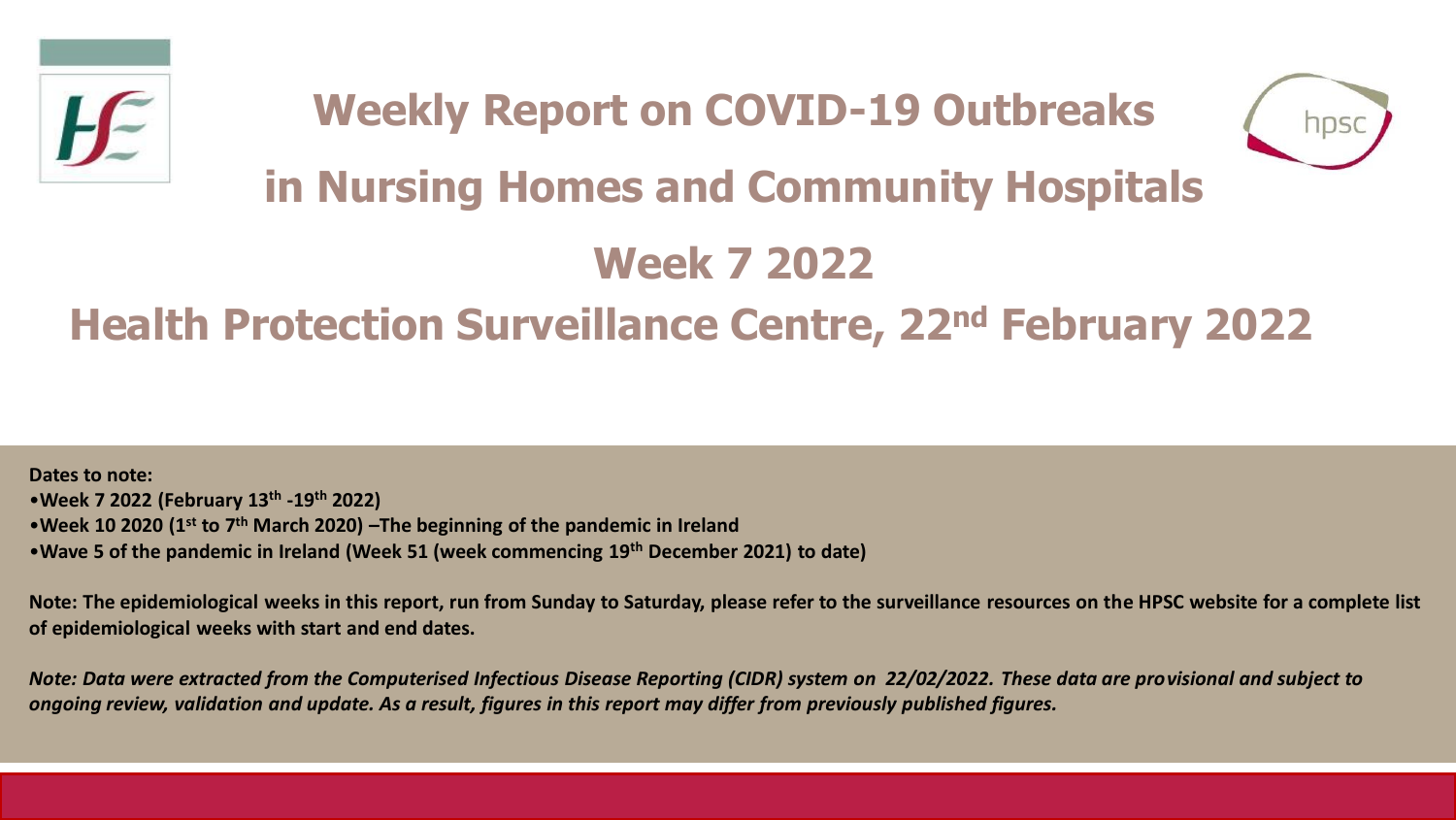

### **Notes**

The following report provides information on COVID-19 outbreaks/clusters notified on CIDR to midnight February 19<sup>th</sup> 2022 (week 7) and extracted from CIDR at 8 am on February 22<sup>nd</sup> 2022.

Data are provisional and subject to ongoing review, validation and updating. For this reason, data reported may not match data previously reported or outbreaks data reported in the future for the same time period. Furthermore, the number of linked cases is based on the number of linked cases at the time of extraction from CIDR and an outbreak may increase in size since the time of extraction due to more cases occurring or more information becoming available on CIDR.

**Sincere thanks are extended to all those who are participating in the collection of data and reporting of data used in this report, particularly under the current challenging circumstances.** This includes the HSE COVID-19 Contact Management Programme (CMP), staff in ICU units, notifying clinicians, laboratory staff, Public Health doctors, Nurses, Surveillance Scientists, Microbiologists and Administrative staff.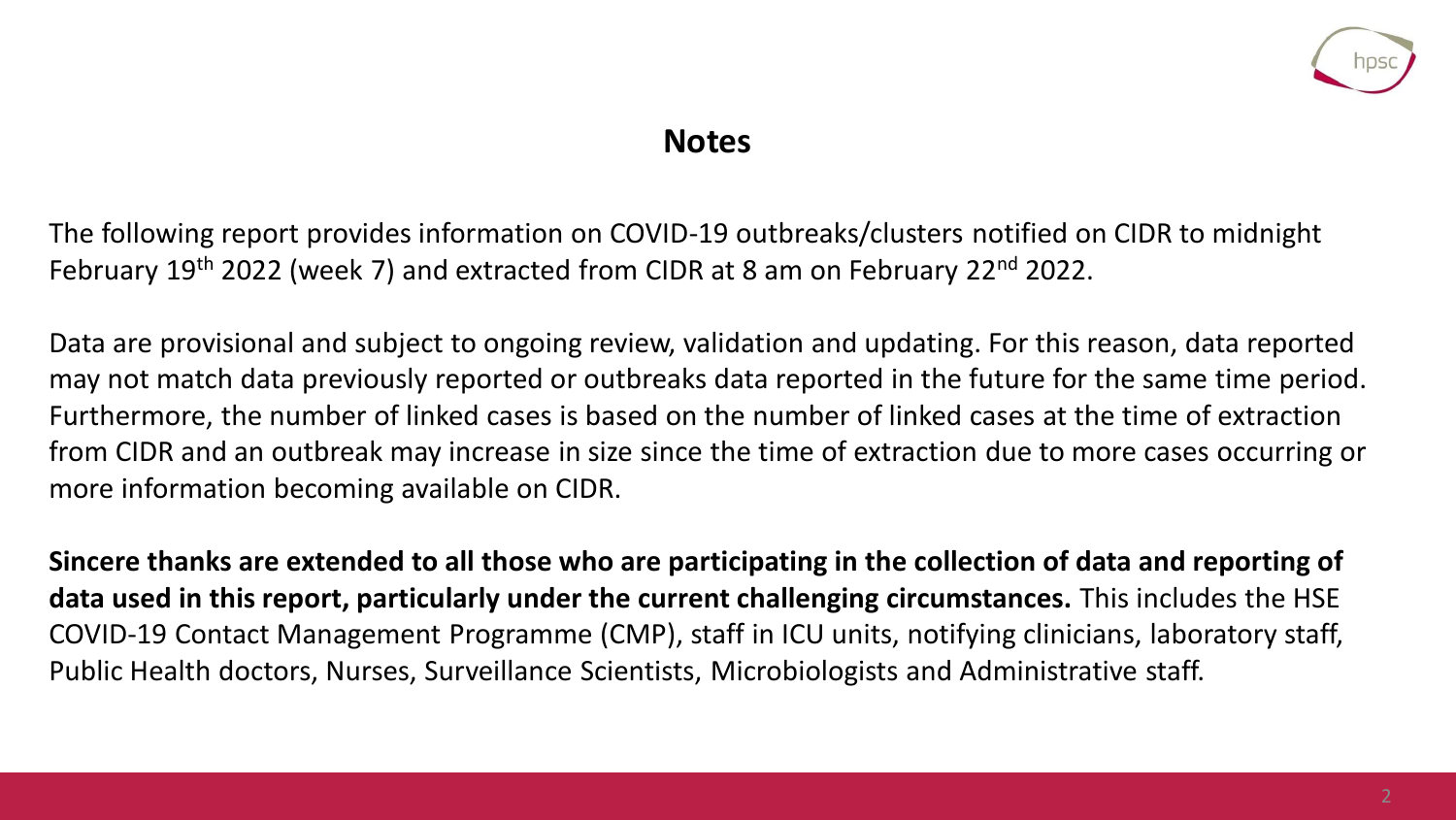

|                                      | <b>Outbreak</b>               |                            | <b>Linked confirmed cases</b> |                               |                                            |                                           |                           |  |
|--------------------------------------|-------------------------------|----------------------------|-------------------------------|-------------------------------|--------------------------------------------|-------------------------------------------|---------------------------|--|
| <b>Wave</b>                          | <b>Number of</b><br>outbreaks | <b>Number of</b><br>cases* | <b>Number</b>                 | <b>Number</b><br>hospitalised | <b>Number</b><br>admitted to<br><b>ICU</b> | <b>Number</b><br>hospitalised<br>and died | <b>Number</b><br>who died |  |
| <b>Wave 1 (weeks 10-31 2020)</b>     | 301                           | 6658                       | 6251                          | 476                           | 16                                         | 195                                       | 884                       |  |
| <b>Wave 2 (weeks 32-47 2020)</b>     | 80                            | 1571                       | 1555                          | 90                            | < 5                                        | 25                                        | 134                       |  |
| Wave 3 (week 48 2020 - week 25 2021) | 267                           | 8375                       | 8329                          | 577                           | 12                                         | 199                                       | 1026                      |  |
| <b>Wave 4 (weeks 26-50 2021)</b>     | 202                           | 2804                       | 2692                          | 188                           | < 5                                        | 49                                        | 202                       |  |
| Wave 5 (weeks 51 2021 - week 7 2022) | 320                           | 5412                       | 3836                          | 149                           | $<$ 5                                      | 10                                        | 58                        |  |
| <b>Total</b>                         | 1170                          | 24820                      | 22663                         | 1480                          | 32                                         | 478                                       | 2304                      |  |

\*the larger between the aggregate number of confirmed cases reported or the number of confirmed linked cases

- Overall, there have been 1,170 COVID-19 outbreaks in Nursing homes and Community Hospitals
- 1,480 of 22,663 laboratory confirmed outbreak cases have been hospitalised (6.5%)
- 2,304 deaths have been reported among confirmed outbreak cases in these settings (10.2%)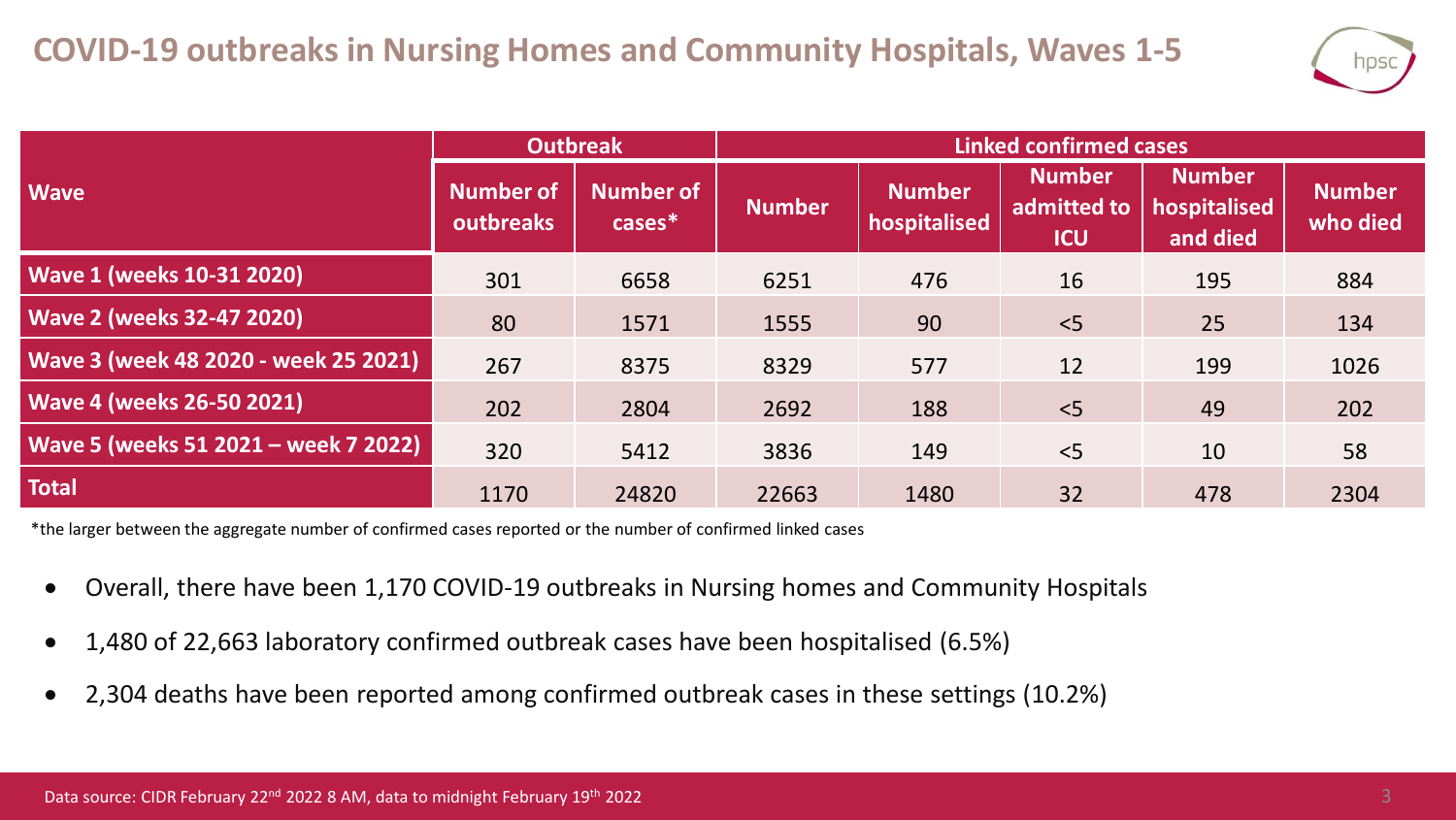#### **Weekly number of COVID-19 outbreaks in Nursing Homes and Community Hospitals,**  hpsc **Waves 1-5**



Large peaks occurred in the number of outbreaks in wave 1 (72 outbreaks in a single week) and wave 3 (57 outbreaks in a single week). In week 7 2022, 44 outbreaks were reported in these settings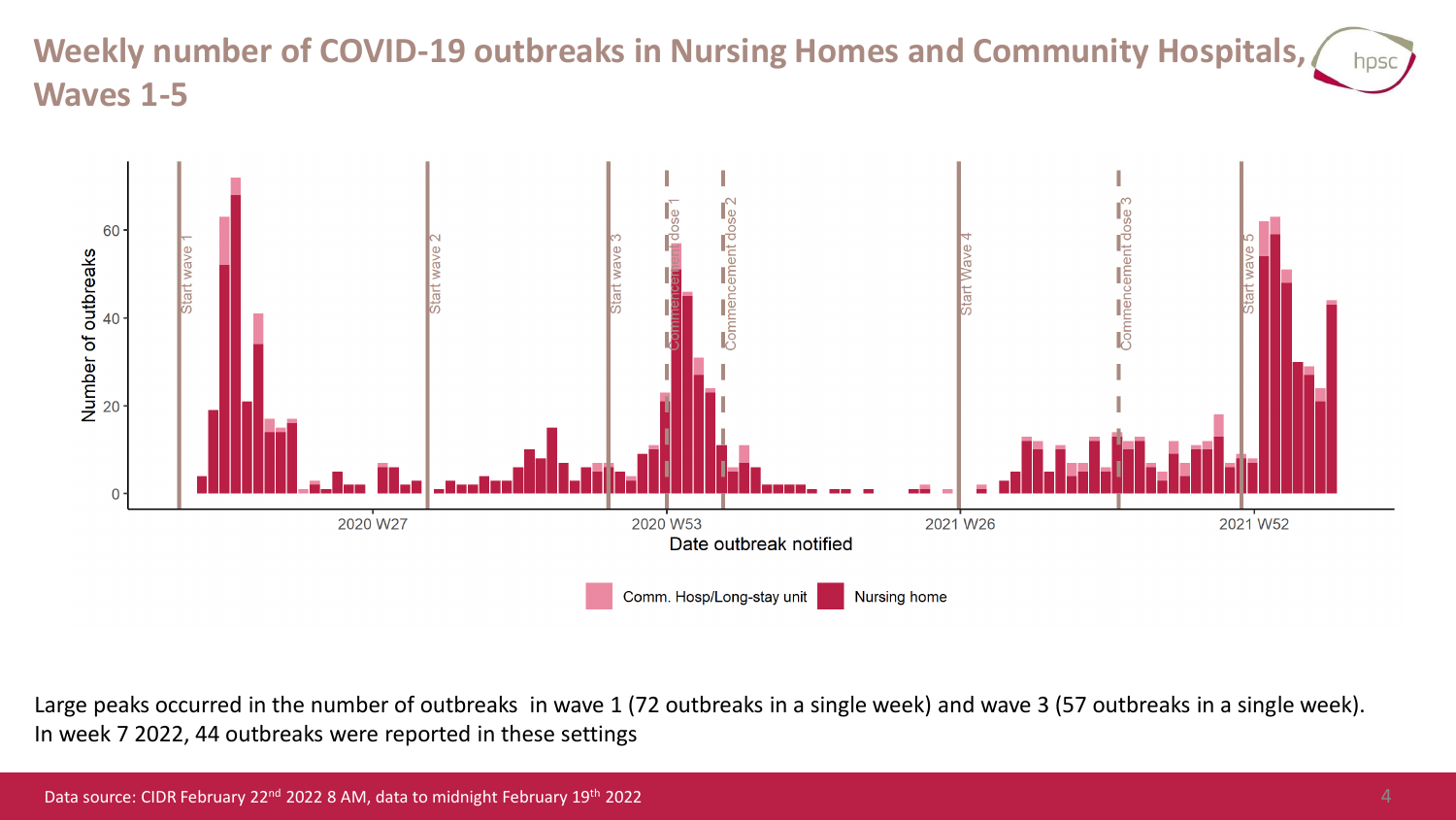## **Burden of disease associated with COVID-19 outbreaks in Nursing Homes and Community Hospitals, Wave 5 (weeks 51 2021 to week 7 2022)**



|                           | <b>Outbreak</b>        |                               | <b>Linked confirmed cases</b> |                               |                                            |                                           |                    |  |
|---------------------------|------------------------|-------------------------------|-------------------------------|-------------------------------|--------------------------------------------|-------------------------------------------|--------------------|--|
| <b>Outbreaks Location</b> | Number of<br>outbreaks | <b>Number of</b><br>$cases^*$ | <b>Number</b>                 | <b>Number</b><br>hospitalised | <b>Number</b><br>admitted to<br><b>ICU</b> | <b>Number</b><br>hospitalised<br>and died | Number who<br>died |  |
| Comm. Hosp/Long-stay unit | 23                     | 312                           | 240                           | 23                            | < 5                                        | < 5                                       | < 5                |  |
| <b>Nursing home</b>       | 297                    | 5100                          | 3596                          | 126                           | < 5                                        | 10                                        | 56                 |  |
| <b>Total</b>              | 320                    | 5412                          | 3836                          | 149                           | < 5                                        | 10                                        | 58                 |  |

\*the larger between the aggregate number of confirmed cases reported or the number of confirmed linked cases

#### **Wave 5:**

- 320 outbreaks in wave 5
- 5,412 cases were reported associated with these outbreaks, of which there was disaggregate data available on 3,836 cases (71%)
- 149 of the 3,836 outbreak-linked cases (3.9%) were hospitalised (age range 21-99 years, median 81 years).
- 58 of the 3,836 outbreak-linked cases (1.5%) cases died (age range 64-101 years, median 87 years).

#### **Week 7 2022**

• Forty-four new outbreaks -294 associated cases (range 0-74 cases per outbreak)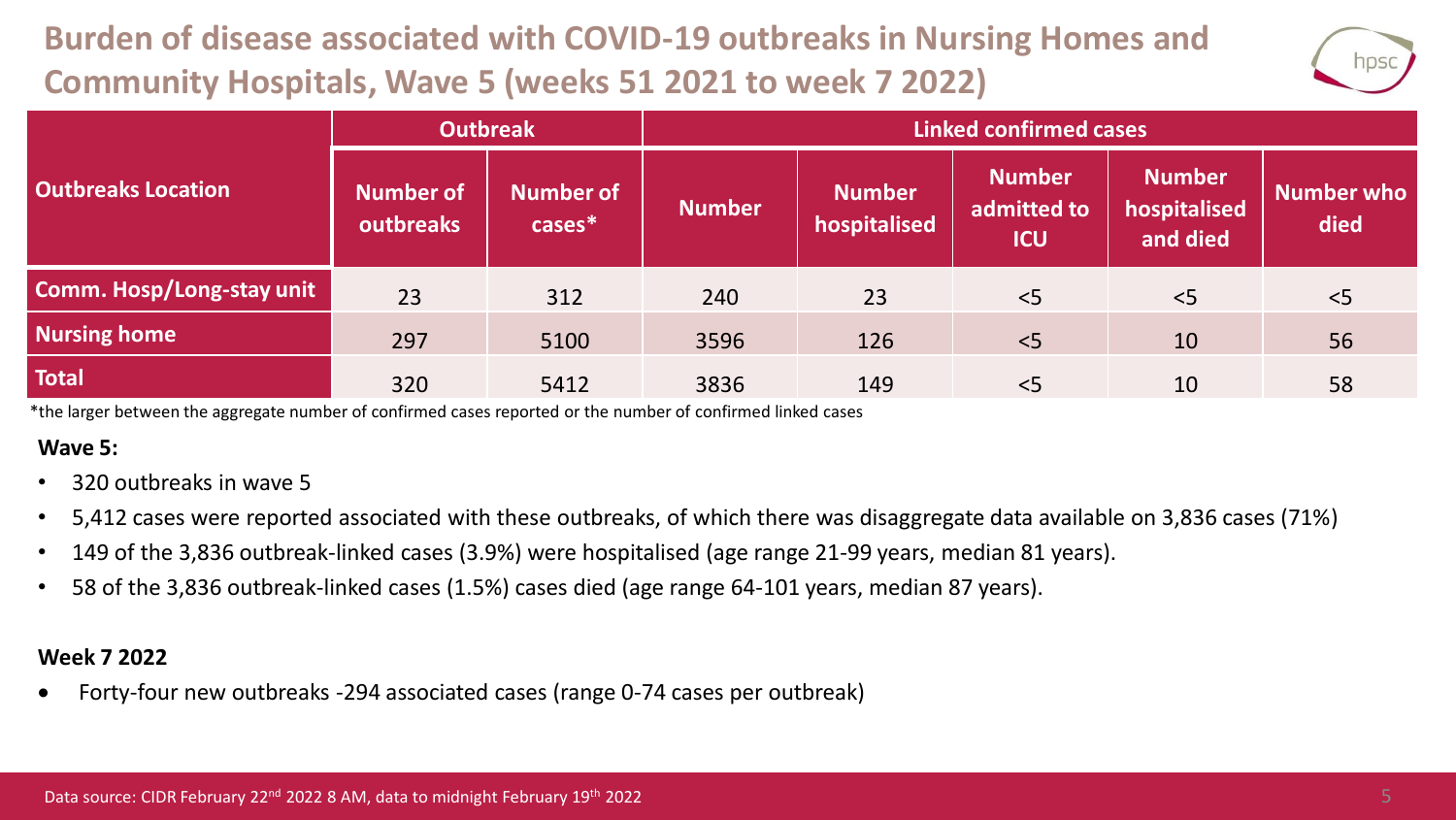**Weekly number of COVID-19 outbreaks in Nursing Homes and Community Hospitals, Waves 4 & 5 (weeks 26 2021 – week 7 2022)**



#### **Waves 4 and 5:**

- 522 nursing home and community hospital/long stay unit COVID-19 outbreaks notified
- The number of outbreaks in these settings to week 52 2021 had been relatively stable, but increased to 63 outbreaks in week 2 2022, decreased to 24 outbreaks in week 6 2022, and increased again to 44 in week 7 2022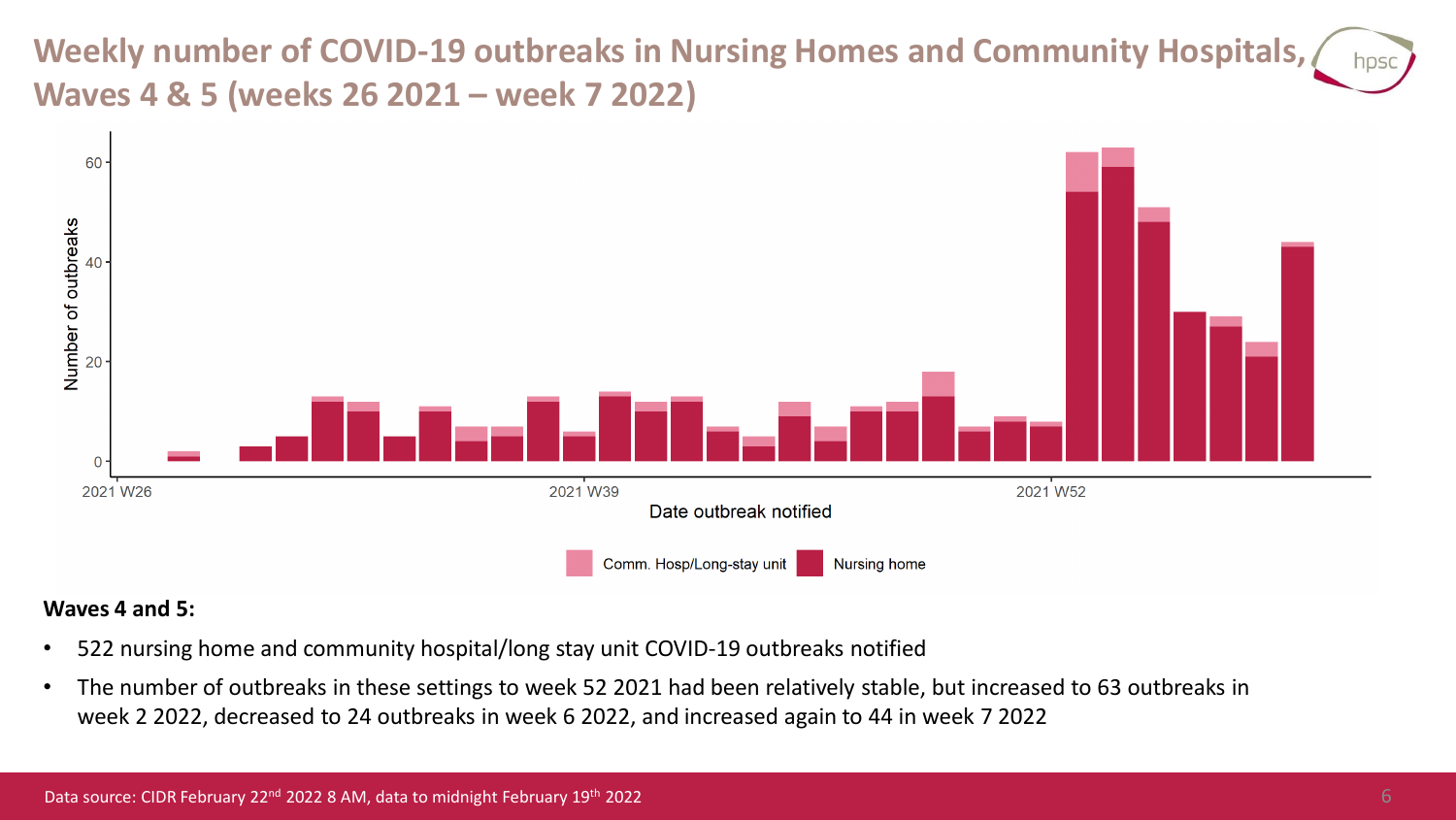**Regional distribution of outbreaks in Nursing Home and Community Hospitals, Waves 4 & 5 (weeks 26 2021 – week 7 2022)**





#### **Waves 4 and 5:**

- The highest number of outbreaks was reported in CHO4 (84 outbreaks) followed by CHO7 (68 outbreaks)
- Nine CHOs were represented in the 44 outbreaks notified in week 7 2022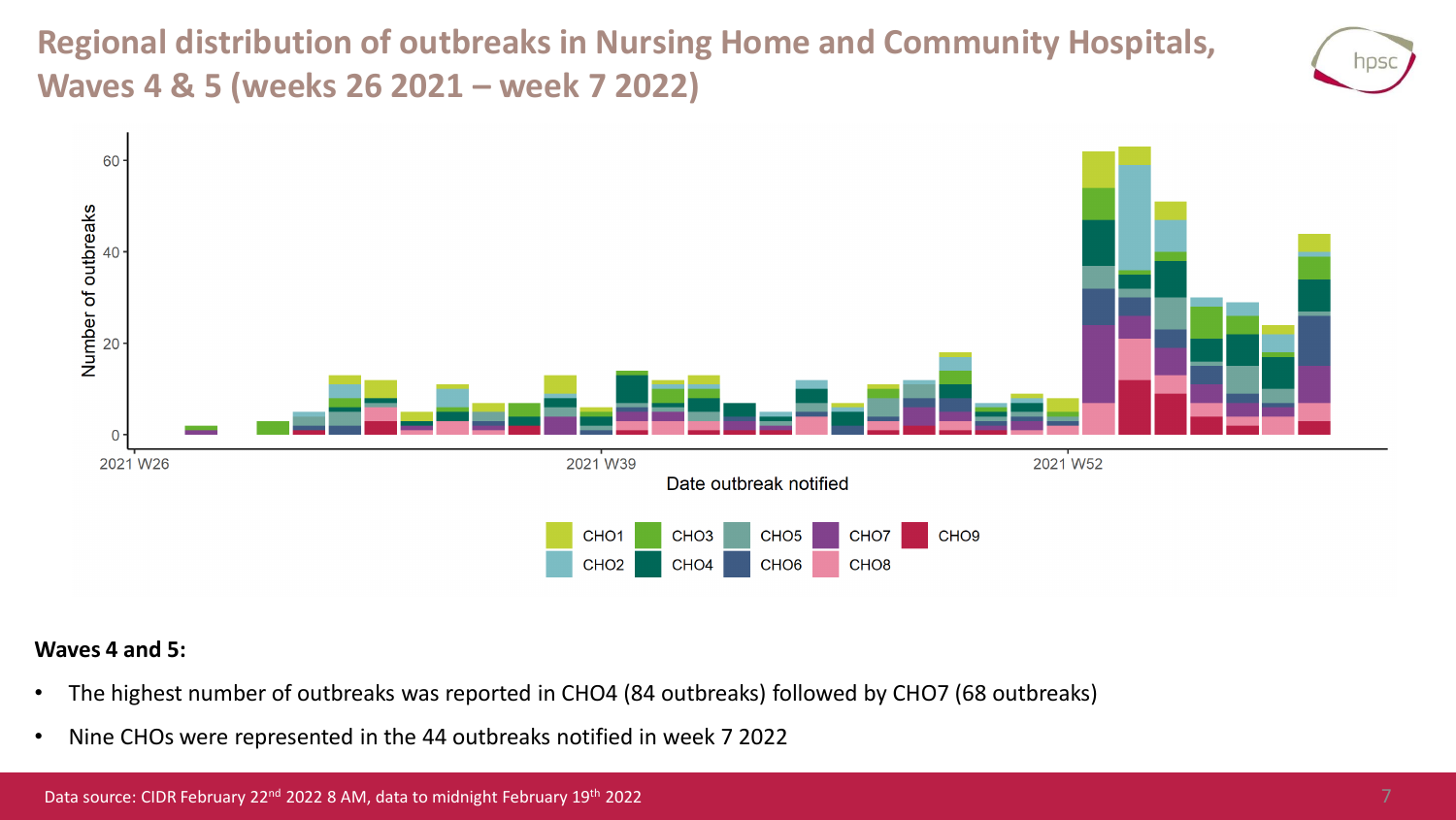### **Cases associated with COVID-19 outbreaks in Nursing Homes and Community Hospitals, Waves 1 to 5**





For outbreaks reported in week 7 2022, the number of outbreak associated cases was 294. The peak in weekly case numbers in wave 5 was in outbreaks reported in week 2 2022 with 1507 cases. This is almost 6 times the peak weekly number of cases in wave 4 (n=265), and 72% of the peak weekly number of cases in wave 3 (n=2092)

Note: Numbers of associated cases are based on the larger between the aggregate number of confirmed cases reported and the number of confirmed linked cases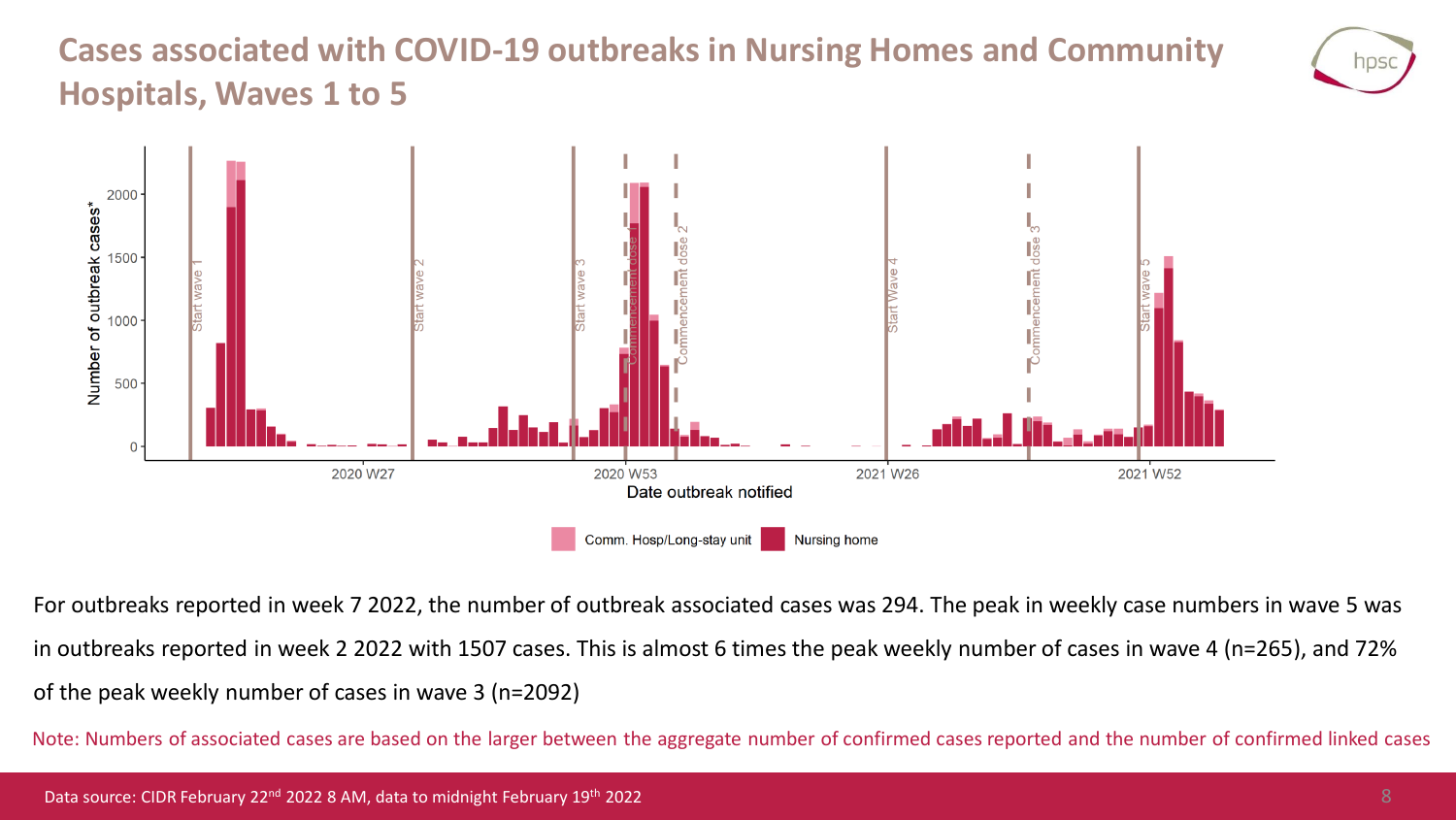**Cases associated with COVID-19 outbreaks in Nursing Homes and Community Hospitals by healthcare worker status, Waves 1 to 5**





In week 7, 92 outbreak associated cases were among staff and 188 among residents, with 14 cases of unknown status

Note: Numbers of associated cases are based on the larger between the aggregate number of confirmed cases reported and the number of confirmed linked cases. Staff and clients case numbers were derived from aggregate data provided on the number of staff and clients cases.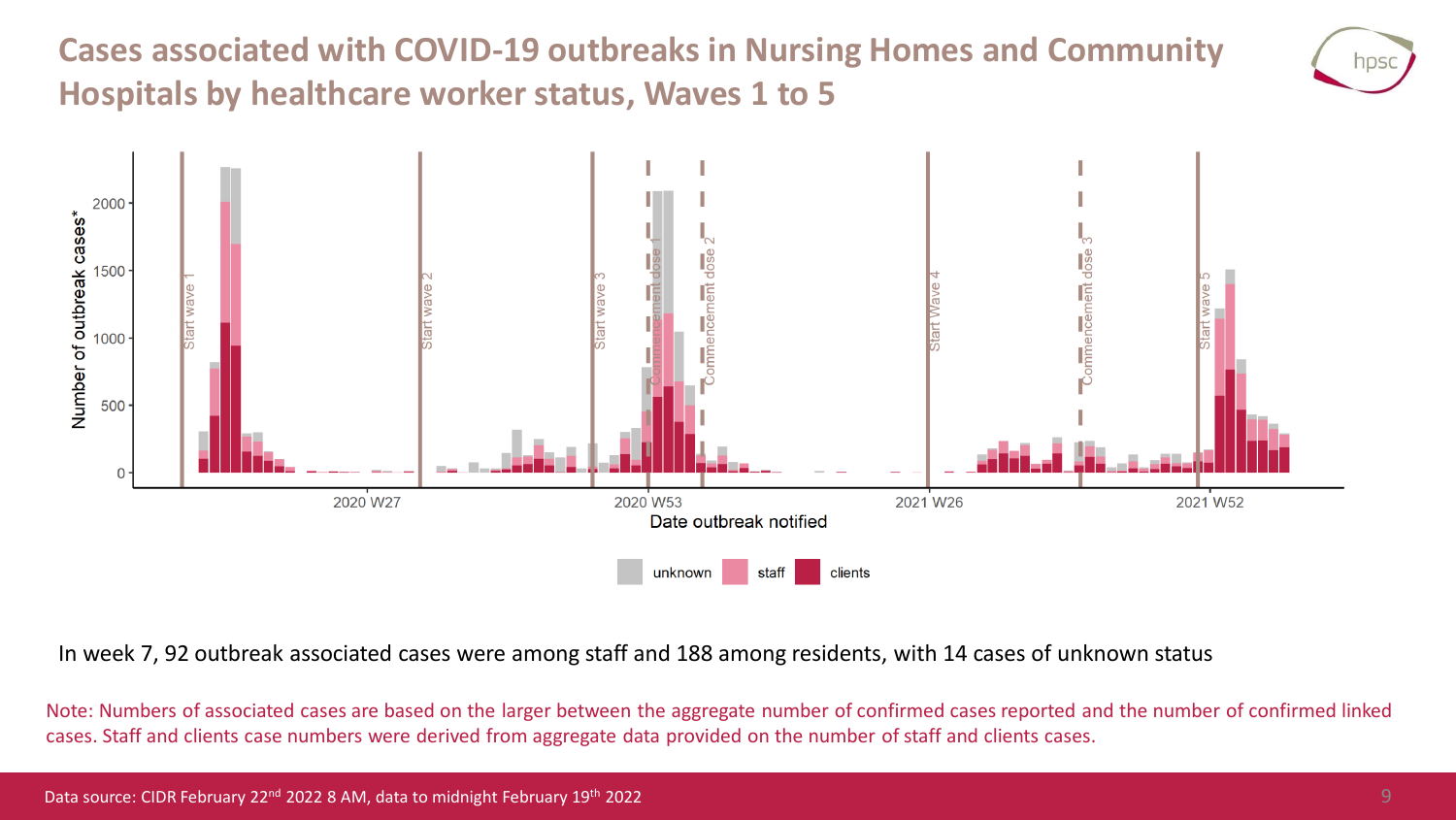**Outcomes among cases linked to COVID-19 outbreaks in Nursing Homes and Community Hospitals by age group, Wave 5 (weeks 51 2021 to week 7 2022)**



| Age group    | <b>Number</b> | <b>Number</b><br>hospitalised | %<br>hospitalised | <b>Number</b><br>admitted to<br><b>ICU</b> | % ICU | <b>Number</b><br>who died | % died |
|--------------|---------------|-------------------------------|-------------------|--------------------------------------------|-------|---------------------------|--------|
| $<$ 45 yrs   | 1101          | 19                            | 1.7%              | < 5                                        | 0.0%  | < 5                       | 0.0%   |
| 45-64 yrs    | 619           | 20                            | 3.2%              | < 5                                        | 0.0%  | $<$ 5                     | 0.2%   |
| 65-74 yrs    | 253           | 12                            | 4.7%              | < 5                                        | 0.0%  | 6                         | 2.4%   |
| 75-84 yrs    | 772           | 43                            | 5.6%              | < 5                                        | 0.0%  | 19                        | 2.5%   |
| $85 + yrs$   | 1091          | 55                            | 5.0%              | $\leq$                                     | 0.0%  | 32                        | 2.9%   |
| <b>Total</b> | 3836          | 149                           | 3.9%              | < 5                                        | 0.0%  | 58                        | 1.5%   |

Note: disease severity information is only available for 3836/5412 (71%) cases in wave 5, and deaths may still accrue among known cases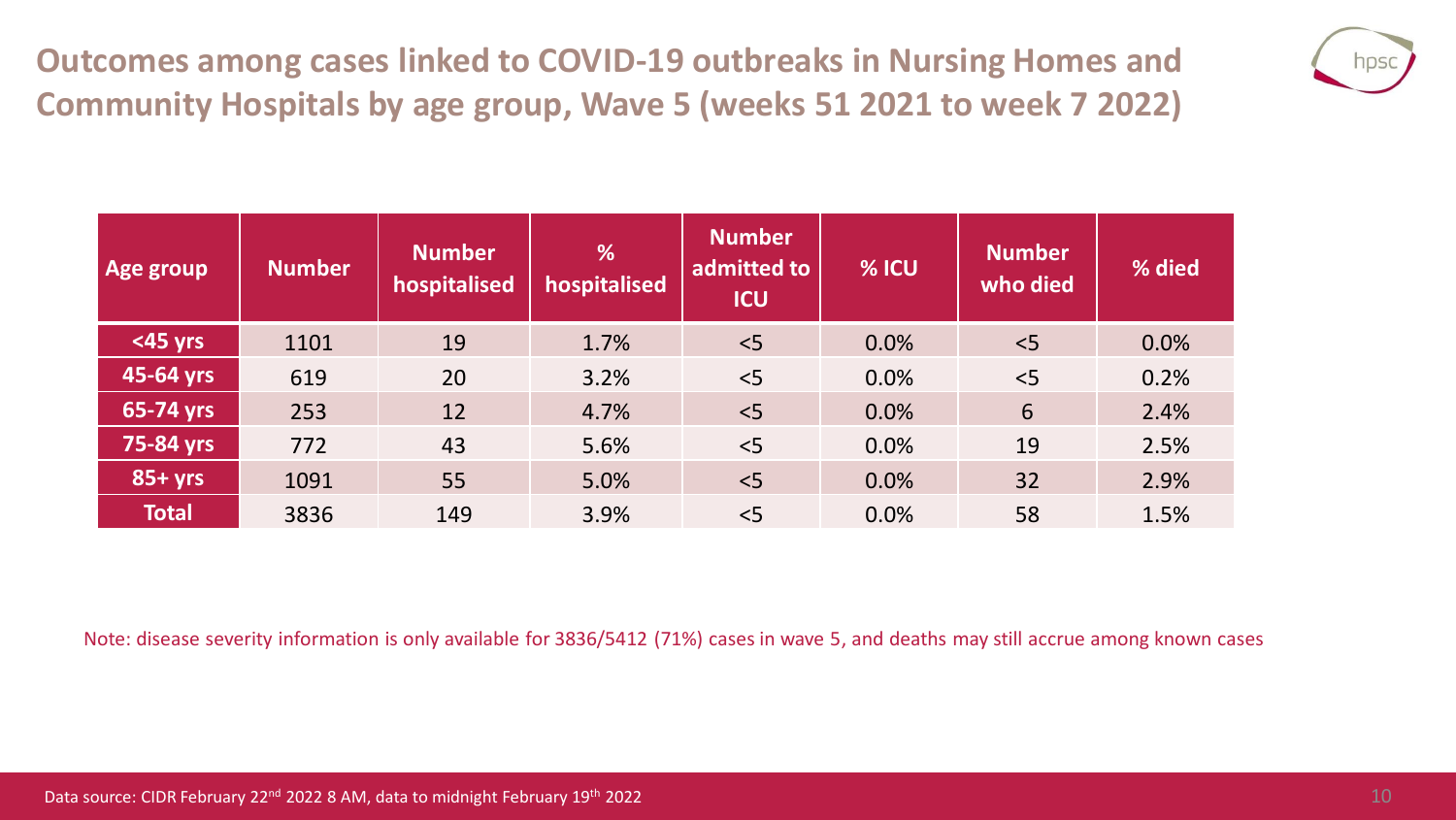## **Comparison of disease severity among cases linked to outbreaks in Nursing Homes and Community Hospitals by wave and age group**

| Age<br>group    | <b>Wave</b> | <b>Number</b> | <b>Number</b><br>hospitalised | %<br>hospitalised | <b>Number</b><br>admitted to ICU | % ICU | Number who<br>died | % died |
|-----------------|-------------|---------------|-------------------------------|-------------------|----------------------------------|-------|--------------------|--------|
| $ $ <65 yrs     | Wave 1      | 2672          | 88                            | 3.3%              | 5                                | 0.2%  | 20                 | 0.7%   |
|                 | Wave 2      | 779           | 15                            | 1.9%              | < 5                              | 0.0%  | < 5                | 0.1%   |
|                 | Wave 3      | 4033          | 101                           | 2.5%              | 8                                | 0.2%  | 18                 | 0.4%   |
|                 | Wave 4      | 1166          | 16                            | 1.4%              | < 5                              | 0.2%  | $\overline{7}$     | 0.6%   |
|                 | Wave 5      | 1720          | 39                            | 2.3%              | < 5                              | 0.0%  | < 5                | 0.1%   |
| $65 + yrs$      | Wave 1      | 3577          | 388                           | 10.8%             | 11                               | 0.3%  | 864                | 24.2%  |
|                 | Wave 2      | 776           | 75                            | 9.7%              | < 5                              | 0.1%  | 133                | 17.1%  |
|                 | Wave 3      | 4296          | 476                           | 11.1%             | < 5                              | 0.1%  | 1008               | 23.5%  |
|                 | Wave 4      | 1526          | 172                           | 11.3%             | < 5                              | 0.1%  | 195                | 12.8%  |
|                 | Wave 5      | 2116          | 110                           | 5.2%              | < 5                              | 0.0%  | 57                 | 2.7%   |
| <b>All ages</b> | Wave 1      | 6251          | 476                           | 7.6%              | 16                               | 0.3%  | 884                | 14.1%  |
|                 | Wave 2      | 1555          | 90                            | 5.8%              | < 5                              | 0.1%  | 134                | 8.6%   |
|                 | Wave 3      | 8329          | 577                           | 6.9%              | 12                               | 0.1%  | 1026               | 12.3%  |
|                 | Wave 4      | 2692          | 188                           | 7.0%              | < 5                              | 0.1%  | 202                | 7.5%   |
|                 | Wave 5      | 3836          | 149                           | 3.9%              | < 5                              | 0.0%  | 58                 | 1.5%   |

The percentage of cases 65 years or older who died among cases linked to outbreaks notified in wave 4 was 12.8% and in wave 5 was 2.7%, compared to between 17.0% and 24.2% in waves 1-3

Note: disease severity information is only available for 3836/5412 (71%) cases in wave 5, and deaths may still accrue among known cases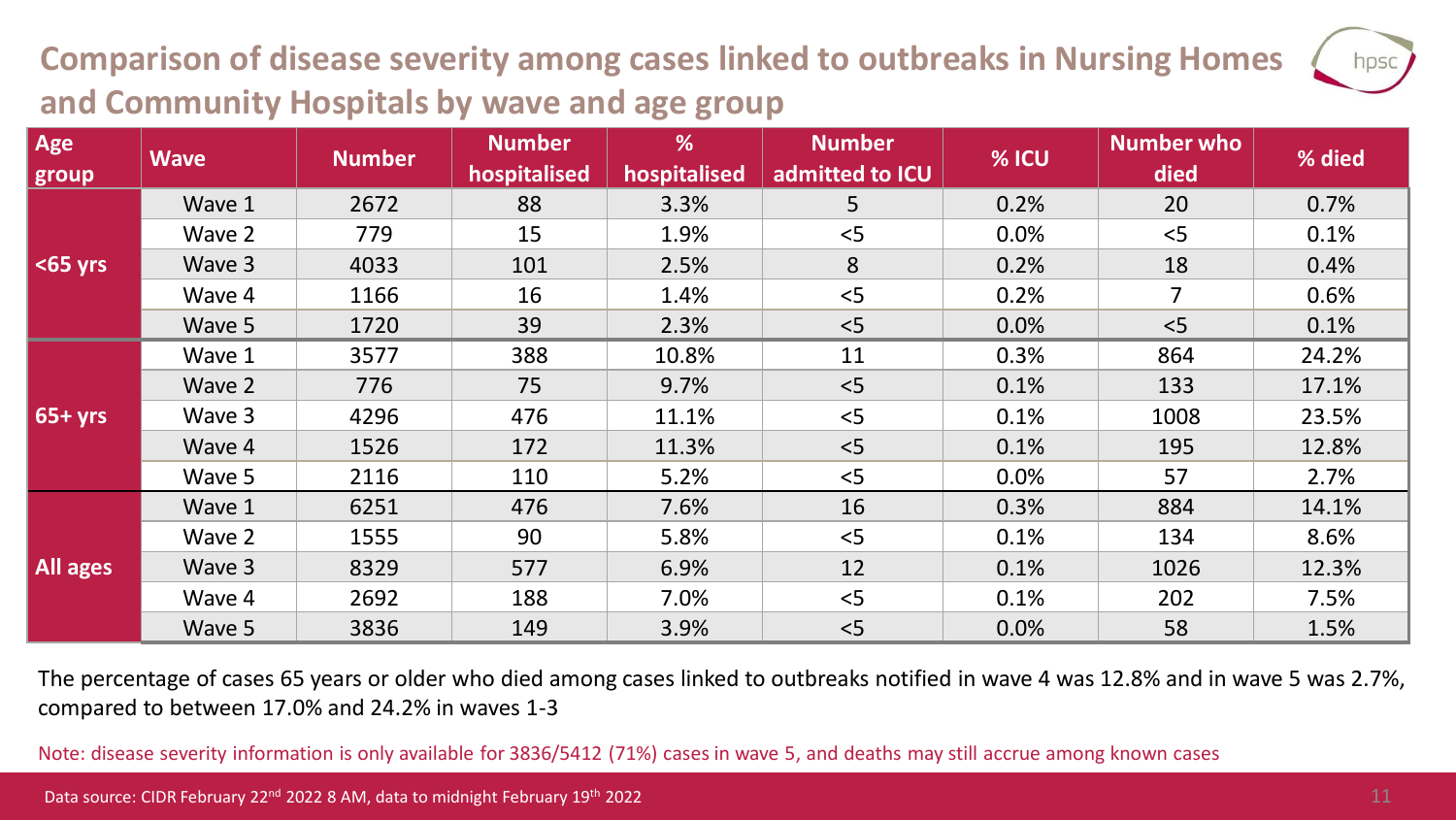### **Deaths among confirmed cases linked to COVID-19 outbreaks in Nursing Homes and Community Hospitals by week of death, waves 1 -5**





• In wave 4, the number of deaths per week (by date of death) peaked in week 39 with 19 deaths, followed by a reduction from week 44

• In wave 5, the highest number of weekly deaths (by date of death) is 17 in week 4 2022

• Note: only 71% of outbreak-associated cases in wave 5 have been electronically linked to outbreaks, and were thus available for inclusion in this figure • Also, the data on linked deaths for recent outbreaks is also likely an underestimate, as deaths may still accrue among known cases